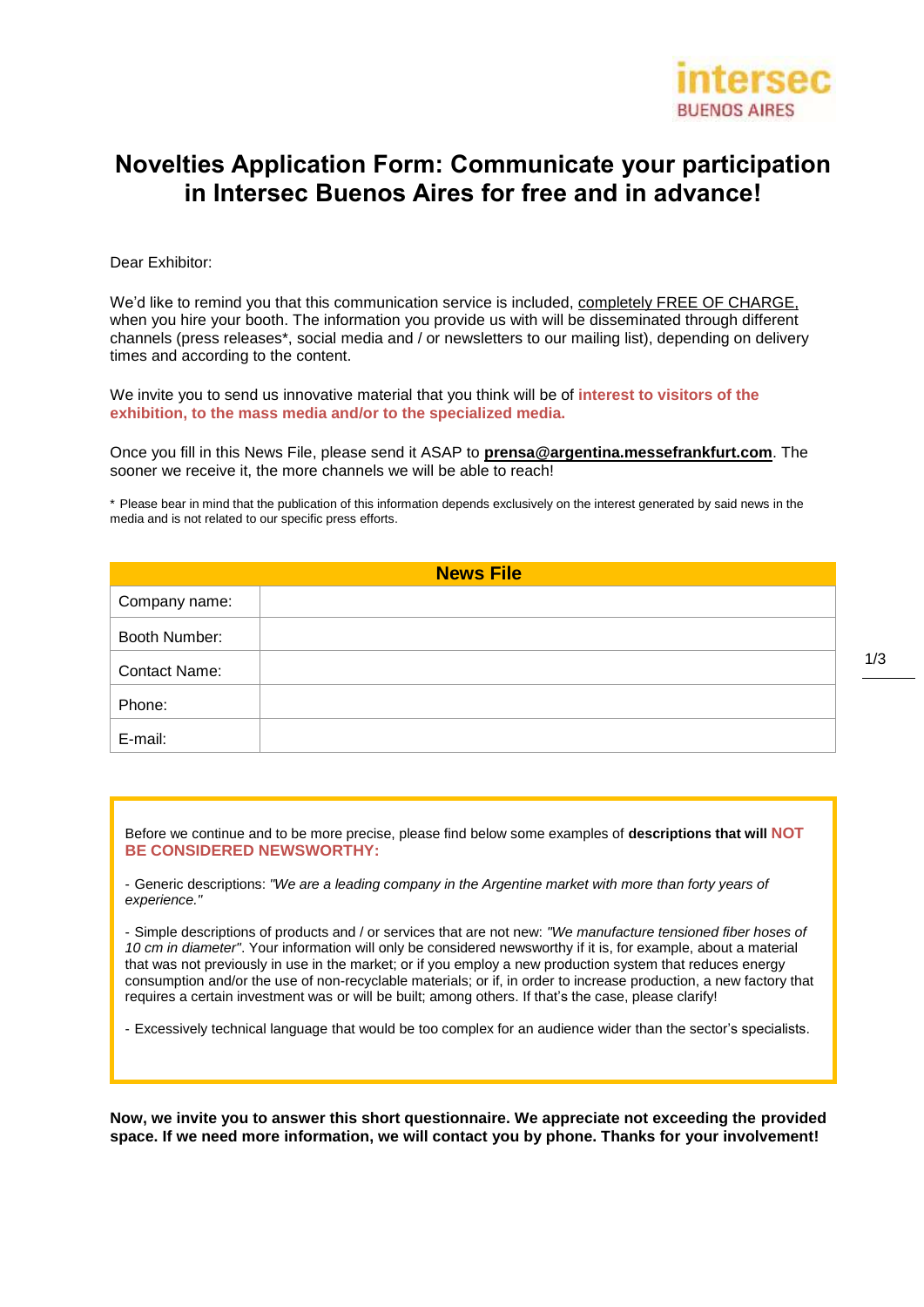

**Why is it important for your company to participate in Intersec Buenos Aires? What are your expectations for the next edition?**

**What products and/or services will you present? Please, describe the most innovative—those that differentiate you from other similar products and services currently in the market, and that you consider are the most attractive for the press and the public.**

**What are your company's expectations for this year? Do you plan to make new investments / hiring / mergers / new export destinations / actions for environmental care / CSR / R&D development / etc.?**